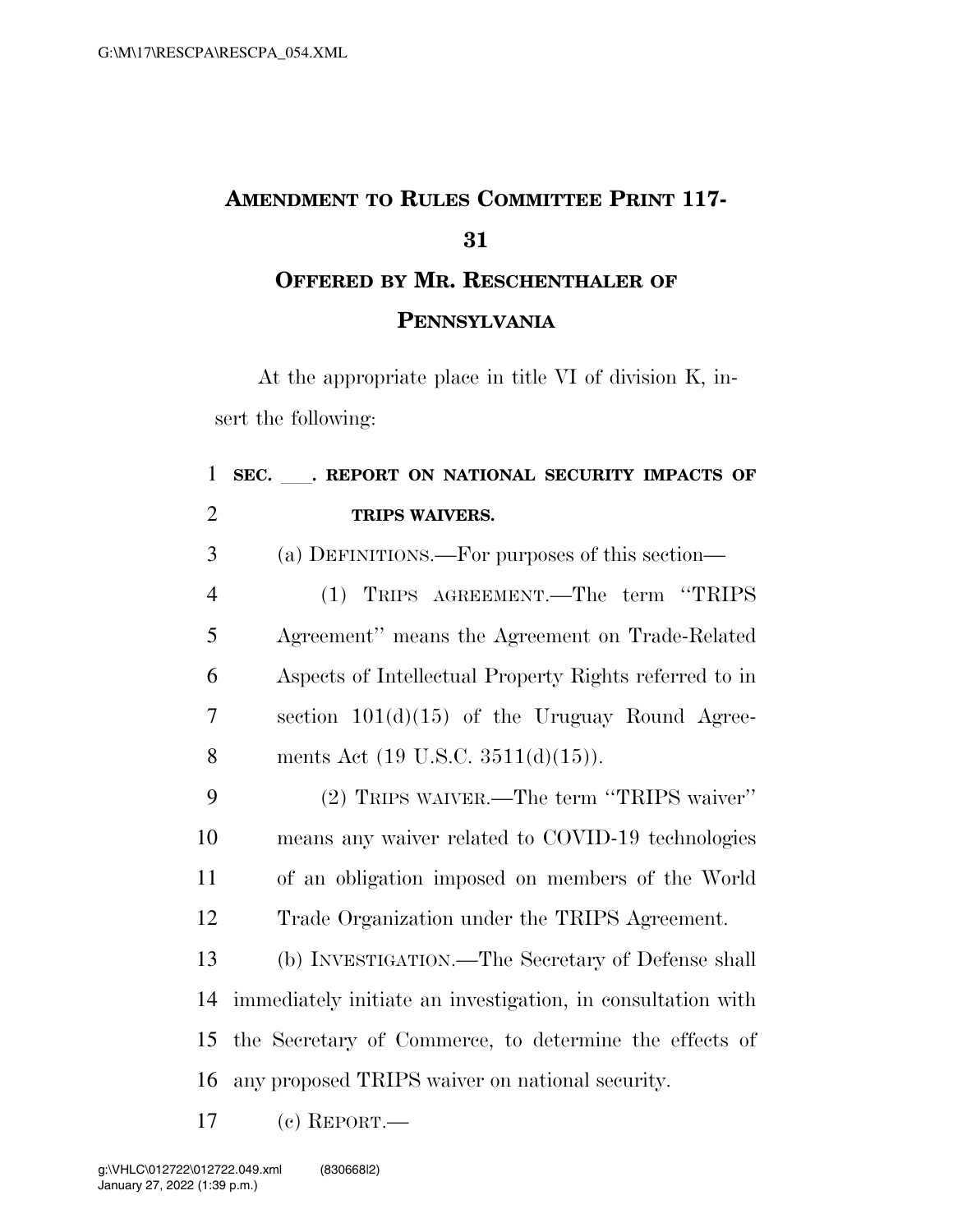| $\mathbf{1}$   | $(1)$ In GENERAL.—Not later than 120 days                    |
|----------------|--------------------------------------------------------------|
| $\overline{2}$ | after the date on which an investigation is initiated        |
| 3              | under subsection (c), the Secretary of Defense, in           |
| $\overline{4}$ | consultation with the Secretary of Commerce, shall           |
| 5              | submit to the President a report that includes—              |
| 6              | (A) the findings of such investigation with                  |
| 7              | respect to the effects of a TRIPS waiver on na-              |
| 8              | tional security; and                                         |
| 9              | (B) the recommendations of the Secretary                     |
| 10             | of Defense for action or inaction regarding the              |
| 11             | TRIPS waiver.                                                |
| 12             | (2) MANDATORY RECOMMENDATION OF OPPOSI-                      |
| 13             | TION.—If the Secretary of Defense finds that a               |
| 14             | TRIPS waiver threatens to impair national security,          |
| 15             | the Secretary shall include in the report described in       |
| 16             | paragraph (1) a recommendation to permanently op-            |
| 17             | pose such TRIPS waiver.                                      |
| 18             | $(3)$ PUBLICATION.—Not later than 10 days                    |
| 19             | after the President receives the report required by          |
| 20             | paragraph (1), each portion of the report that does          |
| 21             | not contain classified or proprietary information            |
| 22             | shall be published in the Federal Register.                  |
| 23             | (d) STATEMENT TO CONGRESS.—Not later than 30                 |
| 24             | days after the date on which the President receives the      |
| 25             | report required by subsection $(c)(1)$ , the President shall |